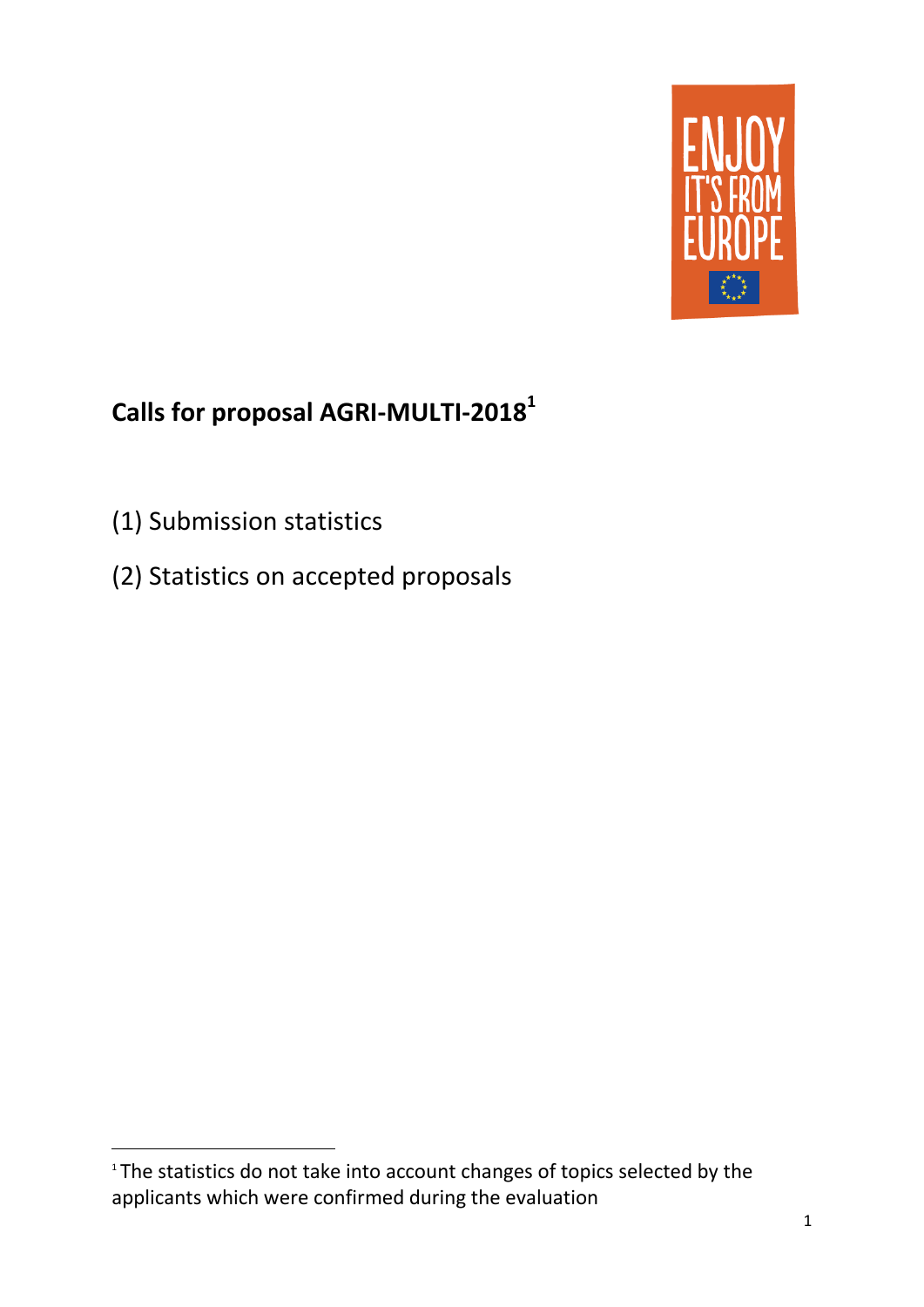# **(1) Submission statistics**

**Number of proposals, requested grant and comparison with the available budget**

| <b>Topic</b>        | <b>Number</b><br>οf<br>proposals | Requested<br>grant | <b>Available</b><br>budget* | Requested/available |
|---------------------|----------------------------------|--------------------|-----------------------------|---------------------|
| <b>MULTI-A-2018</b> |                                  | 3,863,253          | 4,000,000                   | 96.6%               |
| <b>MULTI-B-2018</b> | 6                                | 9,788,118          | 8,000,000                   | 122.4%              |
| <b>MULTI-C-2018</b> | 16                               | 57,111,851         | 30,000,000                  | 190.4%              |
| <b>MULTI-D-2018</b> | 13                               | 39,272,090         | 37,100,000                  | 105.9%              |
| <b>Total call</b>   | 36                               | 110,035,312        | 79,100,000                  | 139.1%              |

\* - Topic D includes a 5 M EUR top-up from the unspent crisis budget (see section 1.2.3 of the 2018 Annual work programme)

#### **Member State of the coordinator**

| Member state of<br>coordinator | <b>Number of</b><br>programmes |
|--------------------------------|--------------------------------|
| Belgium                        | 4                              |
| <b>Bulgaria</b>                | 4                              |
| Cyprus                         | 1                              |
| Germany                        | 1                              |
| <b>Denmark</b>                 | 1                              |
| Greece                         | 7                              |
| Spain                          | $\overline{2}$                 |
| France                         | $\overline{4}$                 |
| Ireland                        | 1                              |
| Italy                          | 7                              |
| Lithuania                      | 1                              |
| <b>Netherlands</b>             | 1                              |
| Portugal                       | 1                              |
| Romania                        | 1                              |
| <b>Total</b>                   | 36                             |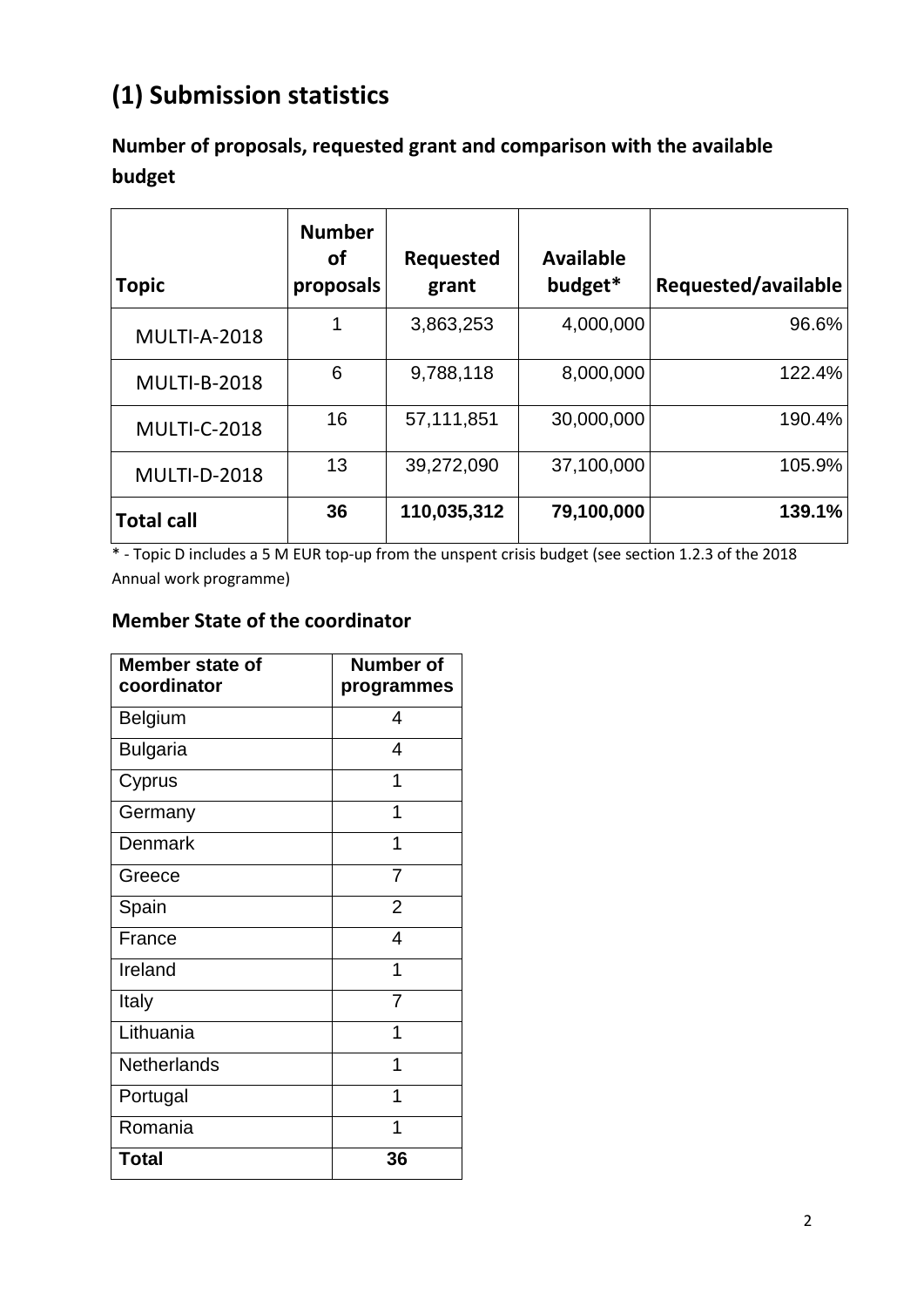### **Number of submissions by type of proposing organisation**

| Type of proposing organisation*            | <b>Number</b> |
|--------------------------------------------|---------------|
| EU level trade or inter trade organisation |               |
| Agri-food sector body                      | 17            |
| Producer association                       | 29            |
| MS level trade or inter trade organisation | 49            |
| Total n° of applicants                     | 102           |

\* - based on declarations made by applicants

### **Information on or promotion of quality schemes**

|                           | <b>MULTI call</b> |
|---------------------------|-------------------|
| <b>EU quality schemes</b> | 11                |
| <b>Organic production</b> |                   |
| method                    |                   |
| <b>Outermost regions</b>  | 1                 |
| <b>National quality</b>   | 2                 |
| schemes                   |                   |

\* - based on declarations made by applicants

## **Target countries**

|                 | $N^{\circ}$ of |       |
|-----------------|----------------|-------|
|                 | proposals      | ℅     |
| Internal market | 23             | 63.9% |
| Third countries | 13             | 36.1% |
| <b>Total</b>    | 36             | 100%  |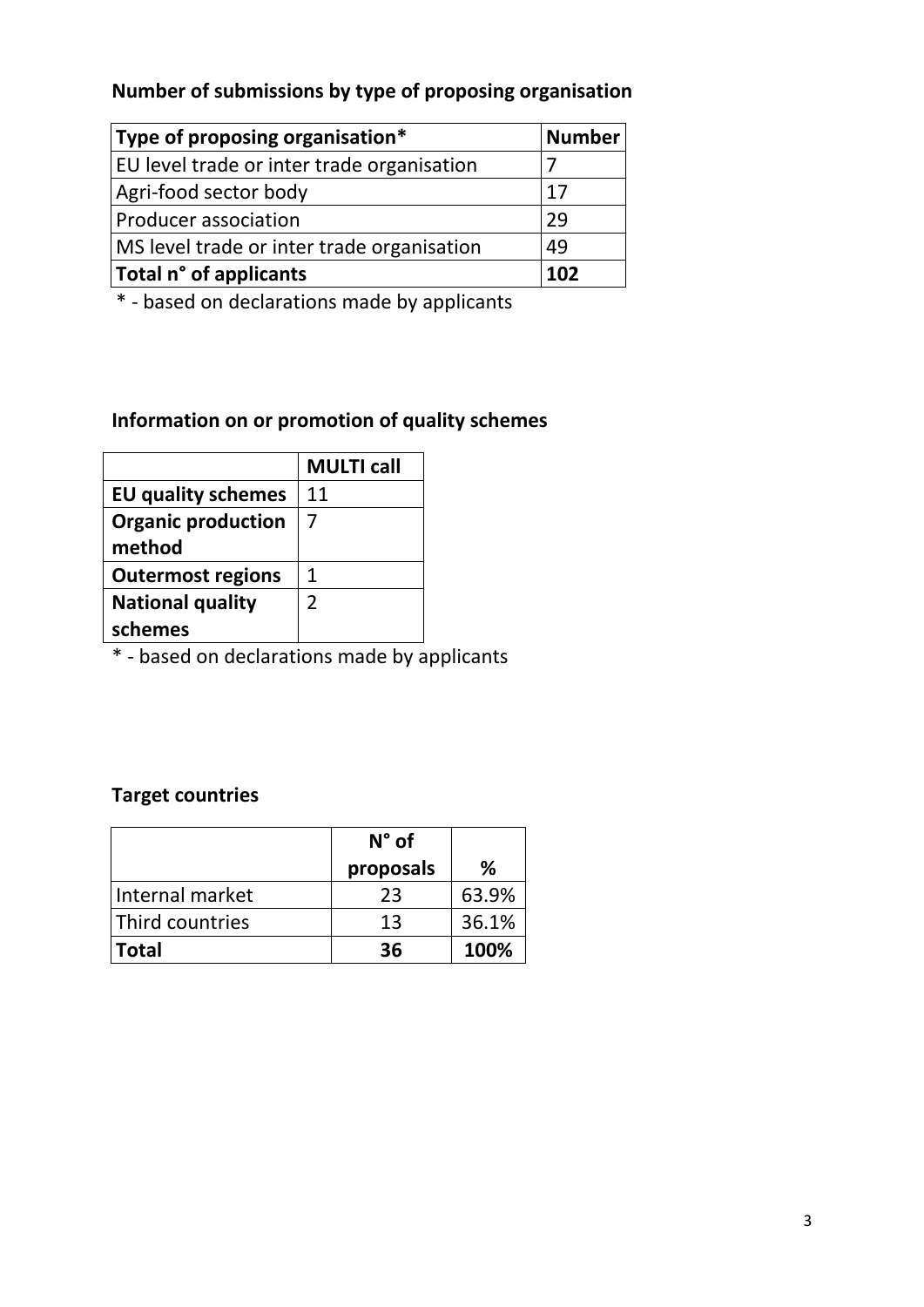# **Proposals by product sector**

|                                         |                |             | <b>Share of total</b> |
|-----------------------------------------|----------------|-------------|-----------------------|
|                                         | $N^{\circ}$ of | Requested   | requested             |
| <b>Product sector</b>                   | proposals      | budget      | budget                |
| Fresh or processed fruit and            |                |             |                       |
| vegetables                              | 12             | 23,349,463  | 21%                   |
| <b>Basket of products</b>               | 10             | 33,386,856  | 30%                   |
| Wine, cidre and vinegar                 | 6              | 22,995,603  | 21%                   |
| Dairy products (excl. Cheese)           | 3              | 15,949,654  | 14%                   |
| Bovine meat (fresh, chilled and frozen) | $\overline{2}$ | 6,686,217   | 6%                    |
| Spirits, liqueurs and vermouth          | $\mathbf{1}$   | 1,164,640   | 1%                    |
| Olive oil                               | $\mathbf{1}$   | 3,954,459   | 4%                    |
| Pork meat (fresh, chilled and frozen)   | 1              | 2,548,420   | 2%                    |
| <b>Total</b>                            | 36             | 110,035,312 | 100%                  |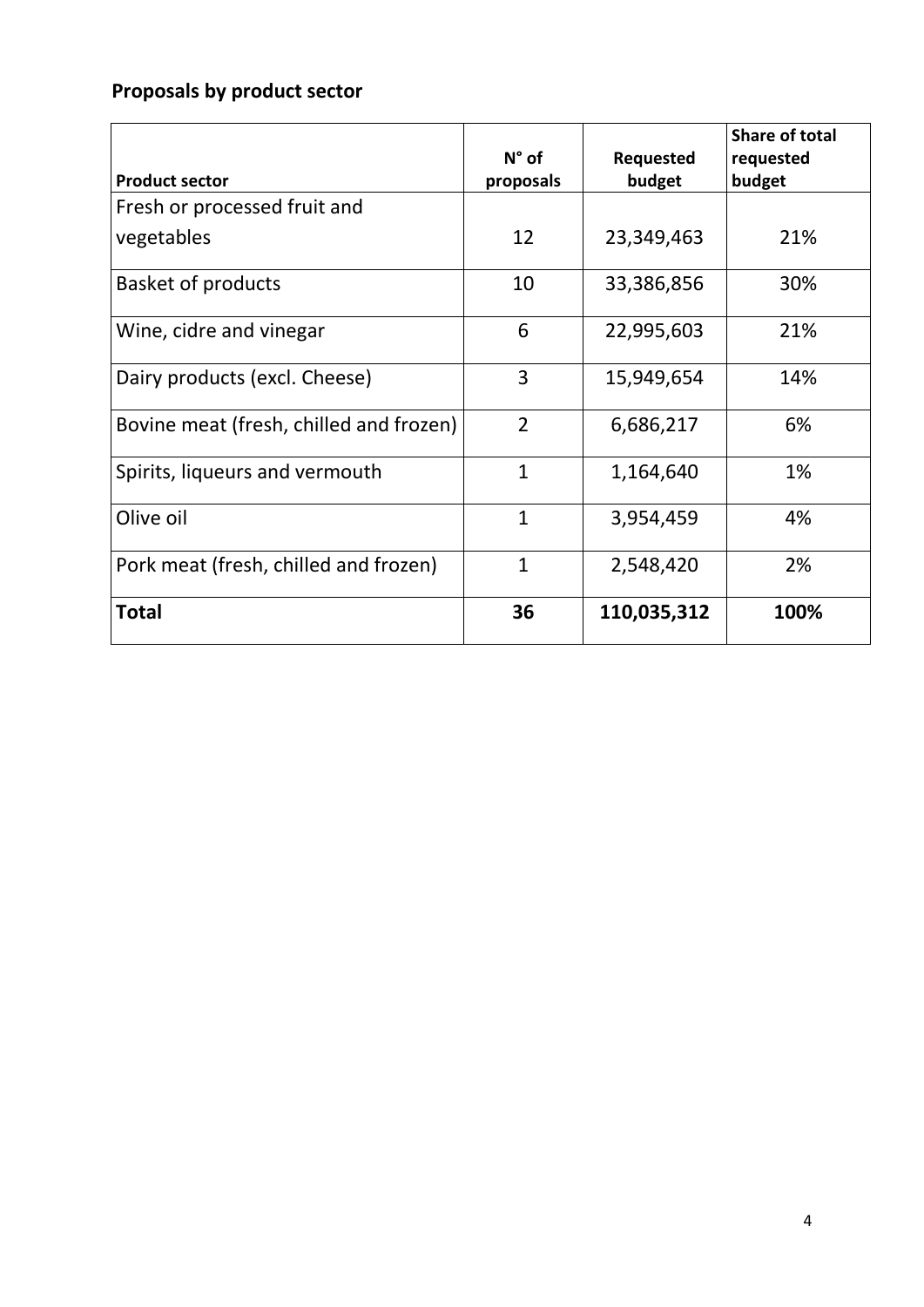# **(2) Statistics on accepted proposals**

#### **Evaluation outcome**

|                            | <b>MULTI call</b> |        |
|----------------------------|-------------------|--------|
| <b>Status of proposal</b>  | n°                | %      |
| Accepted                   | 21                | 58.3%  |
| Reserve list               |                   | 0.0%   |
| Rejected - below threshold | 11                | 30.6%  |
| Ineligible                 | 4                 | 11.1%  |
| <b>TOTAL</b>               | 36                | 100.0% |

## **Number of accepted proposals, requested grant and consumption of indicative budget**

| <b>Topic</b>      | Number of<br>proposals | <b>Requested</b><br>grant | <b>Indicative</b><br>budget | Share of<br>indicative budget<br>spent |
|-------------------|------------------------|---------------------------|-----------------------------|----------------------------------------|
| <b>MULTI-A</b>    | 0                      | $\boldsymbol{0}$          | 4,000,000                   | 0.0%                                   |
| <b>MULTI-B</b>    | 5                      | 9,788,098                 | 8,000,000                   | 122.4%                                 |
| <b>MULTI-C</b>    | 10                     | 44,747,494                | 30,000,000                  | 149.2%                                 |
| <b>MULTI-D</b>    | 6                      | 21,001,858                | 37,100,000                  | 56.6%                                  |
| <b>Total call</b> | 21                     | 75,537,451                | 79,100,000                  | 95.5%                                  |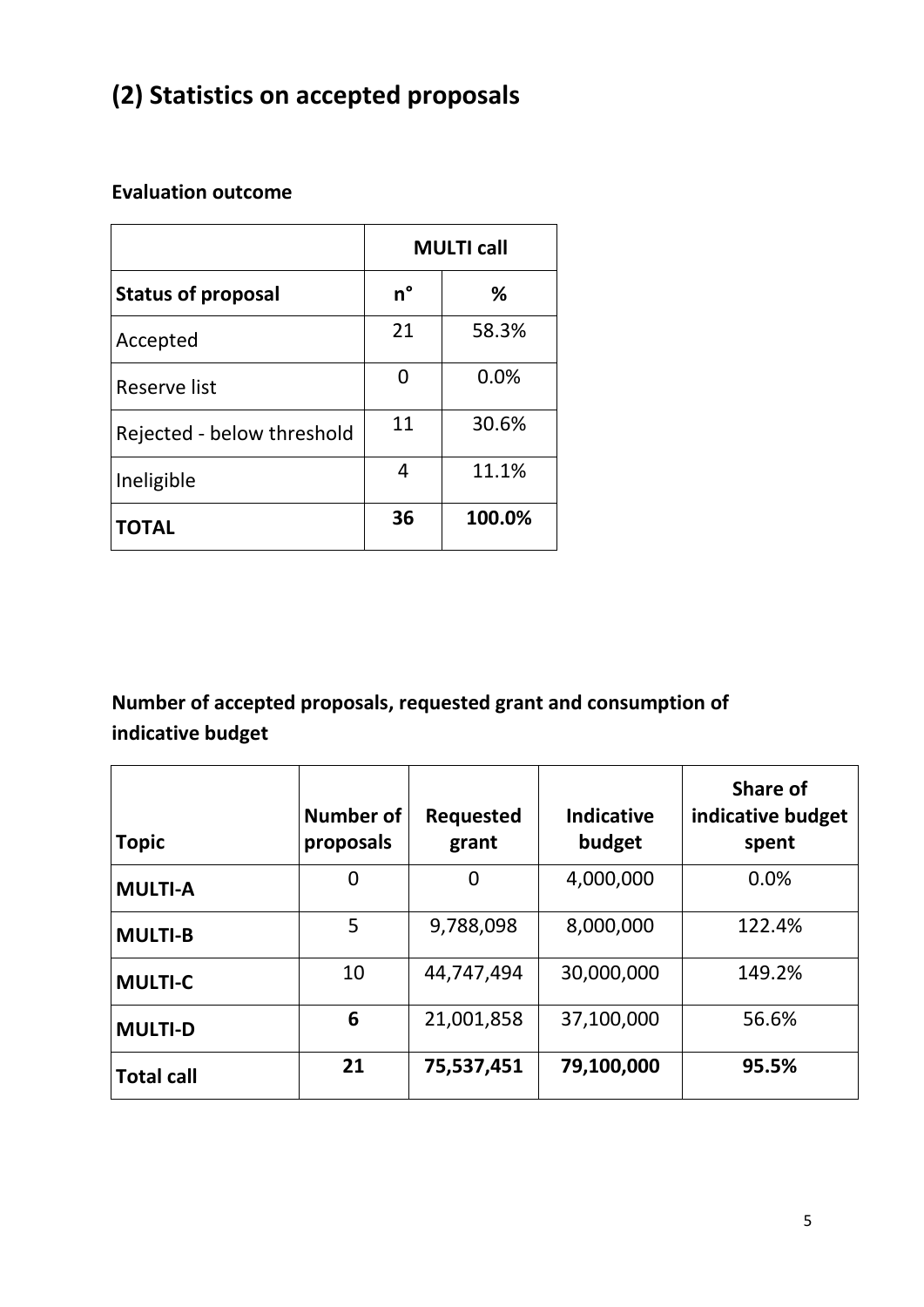## **Number of applicants in accepted proposals by type of proposing organisation**

| Type of proposing organisation $*$         | <b>Number</b> |
|--------------------------------------------|---------------|
| EU level trade or inter trade organization | 32            |
| Agri-food sector body                      |               |
| Producer association                       | 16            |
| MS level trade or inter trade organization |               |
| Total n° of applicants                     | 59            |

\* - based on declarations made by applicants

#### **Accepted proposals informing on or promoting quality schemes**

|                           | <b>MULTI call</b> |
|---------------------------|-------------------|
| <b>EU quality schemes</b> |                   |
| <b>Organic production</b> | $\overline{2}$    |
| method                    |                   |
| <b>Outermost regions</b>  | O                 |
| <b>National quality</b>   | 0                 |
| schemes                   |                   |

\* - based on declarations made by applicants

#### **Target countries of accepted proposals**

|                 | $N^{\circ}$ of |       |
|-----------------|----------------|-------|
|                 | proposals      | ℅     |
| Internal market | 15             | 71.4% |
| Third countries | h              | 28.6% |
| <b>Total</b>    | 21             | 100%  |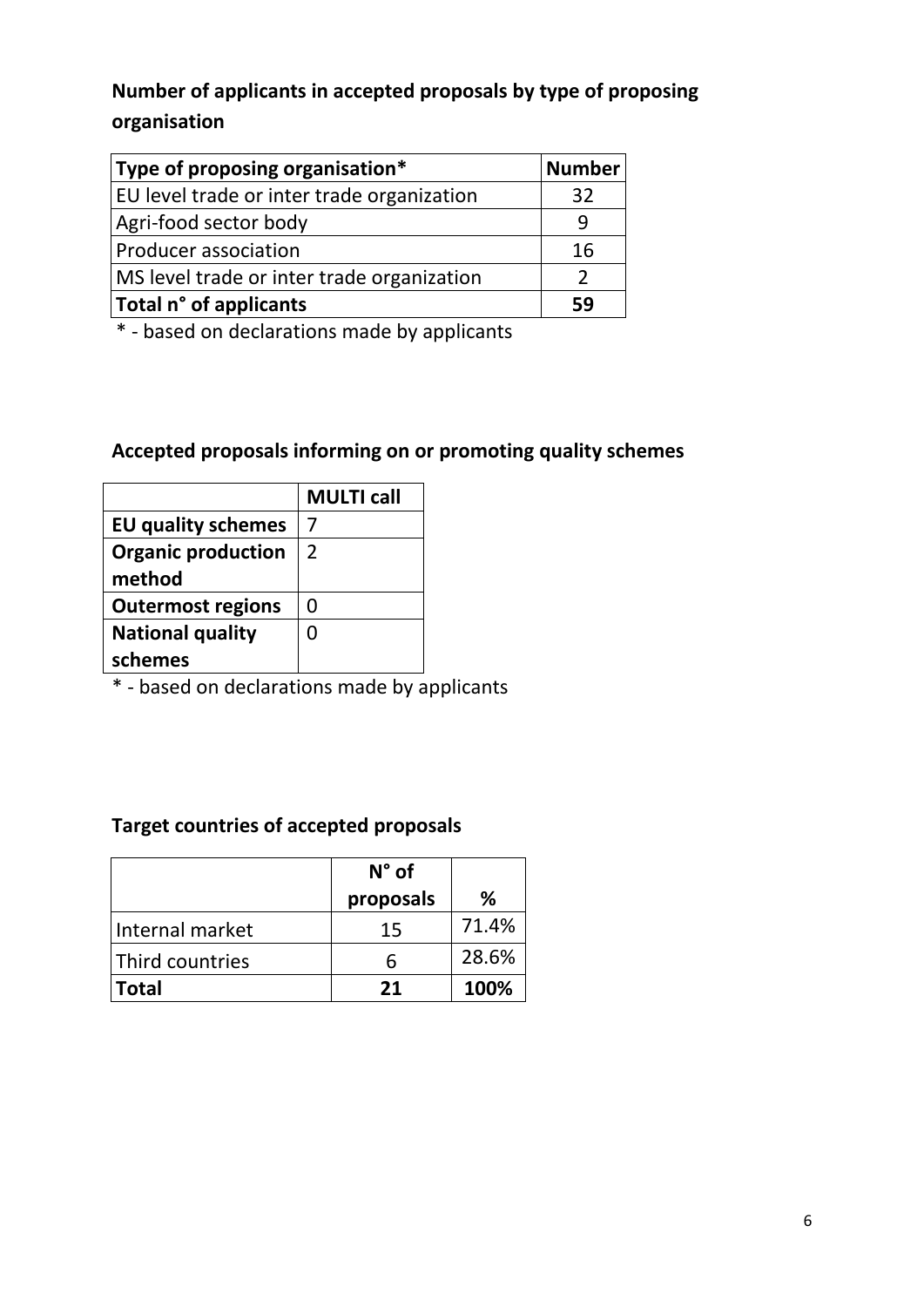| Member state of the<br>applicant | <b>Coordinators</b> | Co-<br>applicants |
|----------------------------------|---------------------|-------------------|
| Austria                          | 0                   | 1                 |
| Belgium                          | 3                   | $\overline{2}$    |
| <b>Bulgaria</b>                  | 1                   | $\overline{2}$    |
| Cyprus                           | 1                   | $\overline{2}$    |
| Germany                          | 1                   | $\overline{2}$    |
| <b>Denmark</b>                   | 1                   | $\overline{2}$    |
| Estonia                          | 0                   | 1                 |
| Greece                           | 3                   | 4                 |
| Spain                            | 1                   | 1                 |
| France                           | $\overline{4}$      | 6                 |
| Ireland                          | 0                   | $\overline{2}$    |
| Italy                            | 4                   | 3                 |
| Lithuania                        | 1                   | $\overline{0}$    |
| Netherlands                      | 0                   | 3                 |
| Poland                           | 0                   | $\mathbf 1$       |
| Portugal                         | 1                   | 0                 |
| Romania                          | $\overline{0}$      | 1                 |
| Sweden                           | 0                   | 1                 |
| <b>Total</b>                     | 21                  | 34                |

# **Member State of applicants in accepted proposals**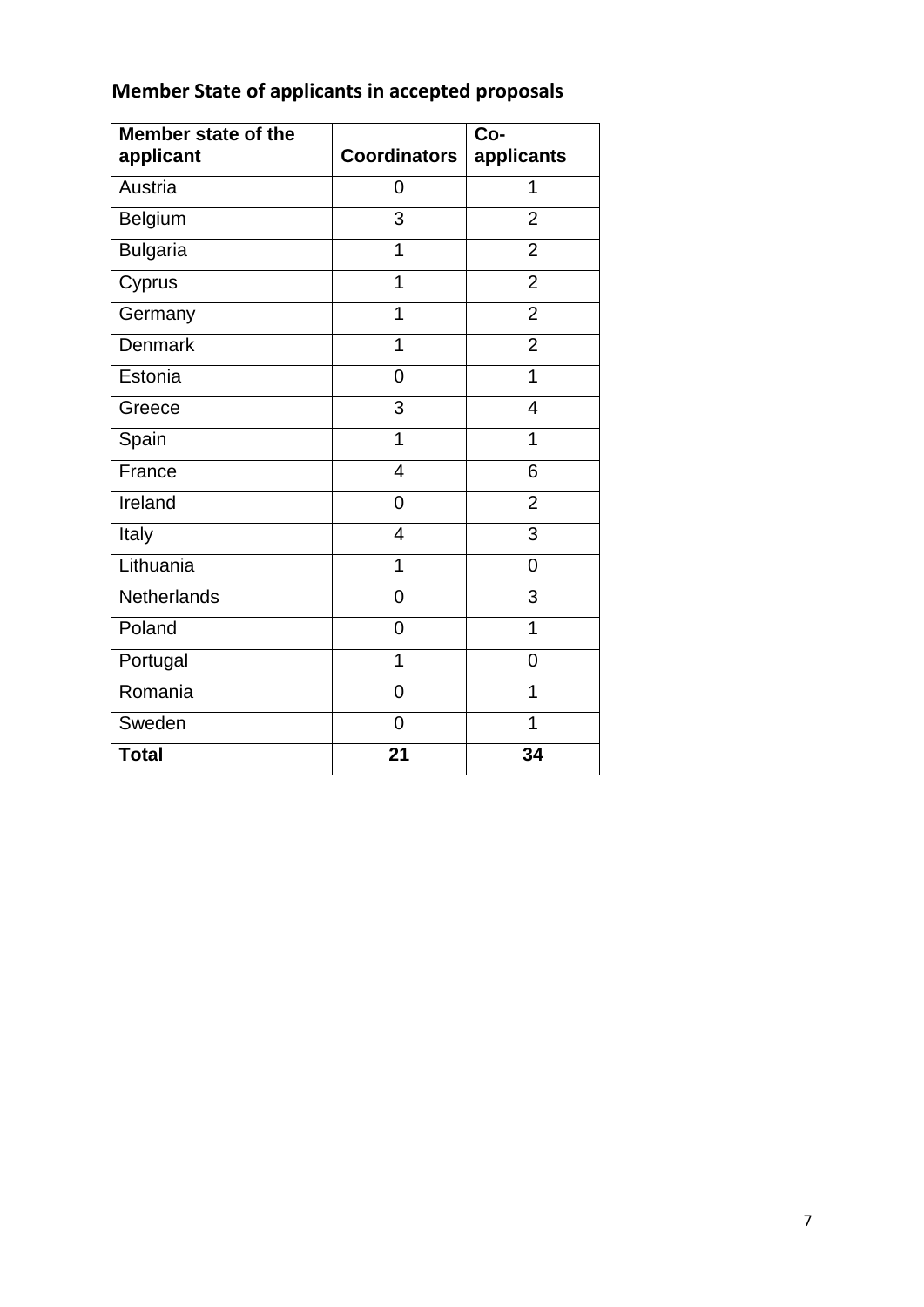# **Accepted proposals by product sector**

| <b>Product sector</b>                      | $N^{\circ}$ of<br>proposals | <b>Requested</b><br>budget | Share of total<br>requested<br>budget |
|--------------------------------------------|-----------------------------|----------------------------|---------------------------------------|
| Wine, cidre and vinegar                    | 5                           | 19,676,888                 | 26%                                   |
| Cheese and Dairy products                  | $\overline{2}$              | 15,949,654                 | 21%                                   |
| <b>Basket of products</b>                  | 4                           | 13,784,622                 | 18%                                   |
| Fresh or processed fruit and<br>vegetables | 6                           | 13,627,932                 | 18%                                   |
| Bovine meat (fresh, chilled and<br>frozen) | $\mathbf{1}$                | 5,995,475                  | 8%                                    |
| Olive oil                                  | $\mathbf{1}$                | 3,954,459                  | 5%                                    |
| Pork meat (fresh, chilled and<br>frozen)   | $\overline{1}$              | 2,548,420                  | 3%                                    |
| Total                                      | 21                          | 75,537,451                 | 100%                                  |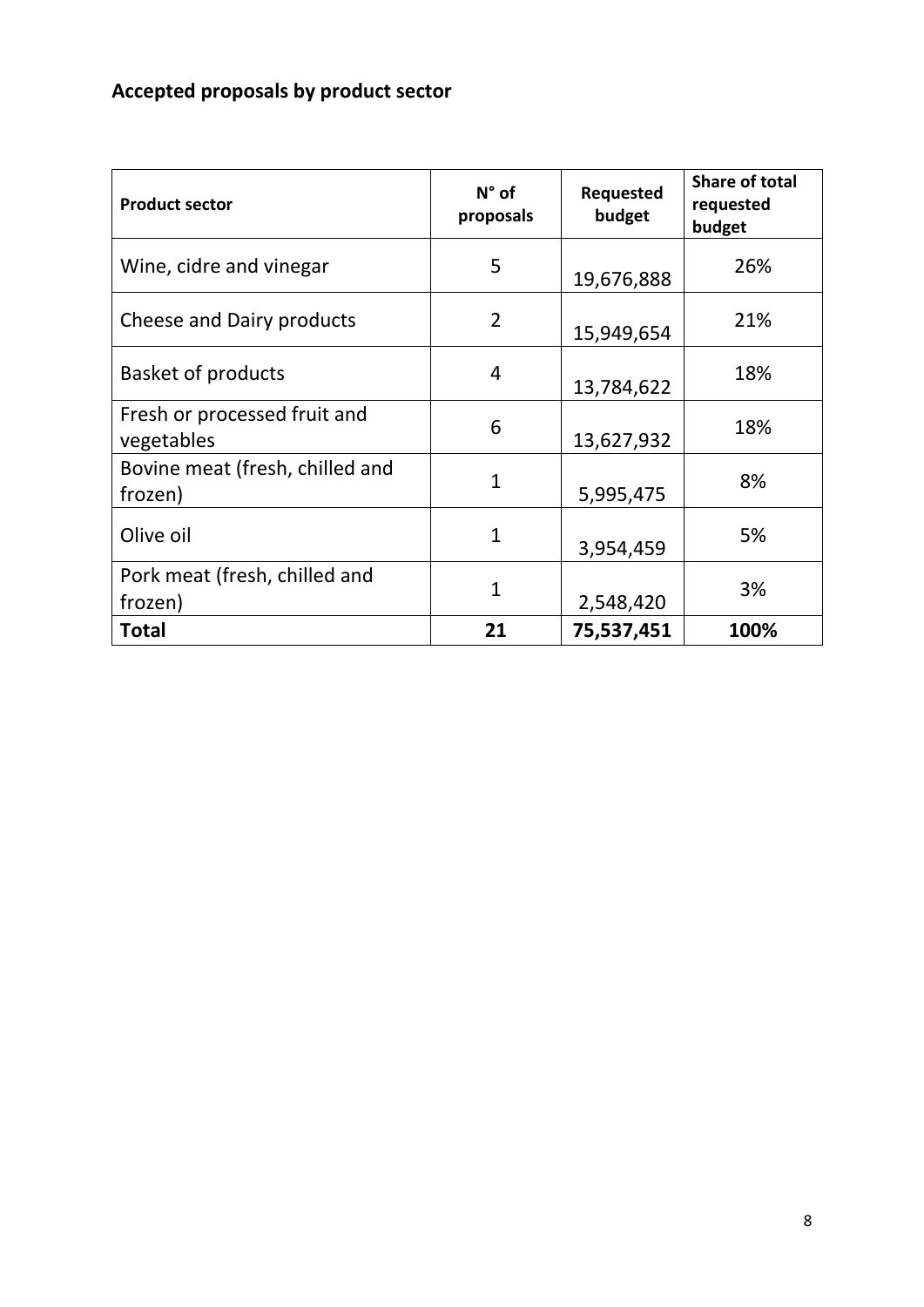# **Details on accepted proposals**

#### **TOPIC B**

| <b>TOPIC B</b>               |                                  |                                              |                       |                                                                                                                                                         |           |                                   |                                            |                                                   |                 |                |
|------------------------------|----------------------------------|----------------------------------------------|-----------------------|---------------------------------------------------------------------------------------------------------------------------------------------------------|-----------|-----------------------------------|--------------------------------------------|---------------------------------------------------|-----------------|----------------|
|                              | Proposal Number Proposal Acronym | Coordinator                                  | <b>Coordinator MS</b> | <b>Partners</b>                                                                                                                                         |           | <b>Partners MS Product sector</b> | <b>Target countries</b>                    | Proposal Duration Proposal Budget Requested Grant |                 |                |
| 826011                       | FV for a Healthy EU              | <b>EUROPEAN FRESH</b><br>PRODUCE ASSOCIATION | <b>BE</b>             | Agence pour la recherche et<br>l'information en fruits et légumes                                                                                       | <b>FR</b> | Fresh F&V                         | France, Belgium, Italy,<br>Poland, Germany | 36                                                | 1,269,952.00 €  | 1,015,961.60 € |
| 825096                       | 5ATOG DA                         | 5 am Tag e.V.                                | DE                    | AMA Marketing GesmbH                                                                                                                                    | AT        | Fresh F&V                         | Germany, Austria                           | 36                                                | 2,961,055.00 €  | 2,368,844.00 € |
| 826015                       | Refresh                          | Panagrotikos Farmers<br>Union of Cyprus      | CY                    | Union of Hellenic Chambers of<br>Commerce, NATSIONALEN SAYUZ NA<br><b>GRADINARITE V BULGARIA, National</b><br>Interprofessional Organization<br>PRODCOM | EL+BG+RO  | Fresh F&V                         | Czech Republic,<br>Germany, Poland         | 36                                                | 4,587,452.20 €  | 3,747,478.16 € |
| 825983                       | VEG BG                           | <b>VLAM</b>                                  | <b>BE</b>             | Bundes vereinigung der<br>Erzeugerorganisationen Obst und<br>Gemüse                                                                                     | DE        | Fresh F&V                         | Belgium, Germany                           | 36                                                | 1,540,305.40 €  | 1,232,244.32 € |
| 826020                       | EU FRUITS                        | <b>NESPAR</b>                                | EL.                   | <b>AGROTIKOS SINETAIRISMOS</b><br>SPARAGOPARAGOGON NESTOU,<br>Agrotikos Sinetairismos Kinotitas<br>Flamourias, AGROTIKOS<br>SYNETAIRISMOS VELVENTOU H   | EL+CY     | Fresh F&V                         | Greece, Germany,<br>Poland                 | 36                                                | 1,675,700.00 €  | 1,423,570.00 € |
| <b>TOTAL 5</b><br>programmes |                                  |                                              |                       |                                                                                                                                                         |           |                                   |                                            |                                                   | 12,034,464.60 € | 9,788,098.08 € |

#### **TOPIC C**

| programmes             |                           |                                                                                                     |                       |                                                                                                                                                                                           |                      |                                                                             |                                                       |                                                          | י⊾ טט דטד, דטש,⊾ו | v, v, v, v, v, v, v             |
|------------------------|---------------------------|-----------------------------------------------------------------------------------------------------|-----------------------|-------------------------------------------------------------------------------------------------------------------------------------------------------------------------------------------|----------------------|-----------------------------------------------------------------------------|-------------------------------------------------------|----------------------------------------------------------|-------------------|---------------------------------|
| <b>TOPIC C</b>         |                           |                                                                                                     |                       |                                                                                                                                                                                           |                      |                                                                             |                                                       |                                                          |                   |                                 |
| <b>Proposal Number</b> | <b>Proposal Acronym</b>   | Coordinator                                                                                         | <b>Coordinator MS</b> | <b>Partners</b>                                                                                                                                                                           | <b>Partners MS</b>   | <b>Product sector</b>                                                       | <b>Target countries</b>                               | <b>Proposal Duration Porposal Budget Requested Grant</b> |                   |                                 |
| 825384                 | Love Pork                 | LANDBRUG & FODEVARER F.M.B.A.                                                                       | DK                    | Svenskt Kött i Sverige AB                                                                                                                                                                 | <b>SE</b>            | Pork meat                                                                   | Denmark, Sweden                                       | 36                                                       | 3,185,525.20 €    | 2,548,420.16 €                  |
| 825674                 | <b>EMF CHEESE CULTURE</b> | GEIE EUROPEAN MILK FORUM - EMF                                                                      | <b>FR</b>             | MEJERIFORENINGEN DANISH DAIRY BOARD, CNIEL, THE<br>NATIONAL DAIRY COUNCIL                                                                                                                 | DK+FR+IE             | Cheese                                                                      | Denmark, France, Ireland                              | 36                                                       | 4,675,000.00 €    | 3,740,000.00 €                  |
| 826041                 | <b>HALNET</b>             | Baltijos maisto organizacija                                                                        | LT                    | Alliance of Baltic Beverage Industry Estonia                                                                                                                                              | EE                   | Cheese, Dairy products (excl.<br>Cheese), Spirits, liqueurs and<br>vermouth | Estonia, Latvia, Lithuania,<br>Germany, Poland        | 36                                                       | 2,568,992.00 €    | 2,055,193.60 €                  |
| 825810                 | <b>EMF Milk</b>           | GEIE EUROPEAN MILK FORUM - EMF                                                                      | FR                    | VLAM, MEJERIFORENINGEN DANISH DAIRY BOARD.<br>CNIEL. THE NATIONAL DAIRY COUNCIL. STICHTING<br>NEDERLANDS VOORLICHTINGSBUREAU VOOR MELK EN<br><b>ZUIVELPRODUCTEN</b>                       | BE+DK+FR+IE<br>$+NL$ | Dairy products (excl. Cheese)                                               | Belgium, Denmark,<br>France, Ireland,<br>Netherlands  | 36                                                       | 12,375,000.00 €   | 9,900,000.00 €                  |
| 826049                 | EUFV-CuTE                 | ASSOCIATION EUROPEENNE DU<br>COMMERCEDE FRUITS ET LEGUMES DE<br><b>L'UE</b>                         | <b>BE</b>             | AOP TOMATES ET CONCOMBRES DE France.<br>ASSOCIATION D'ORGANISATION DE PRODUCTEURS<br>NATIONALE FRAISE, Asociacion de Organizaciones de<br>Productores de Frutas y Hortalizas de Andalucia | FR+ES                | F&V                                                                         | Belgium, France,<br>Germany, Greece,<br>Poland, Spain | 36                                                       | 4,799,792.67 €    | 3,839,834.14 €                  |
| 825786                 | <b>BIOLS.EU</b>           | EUROPEAN ORGANIC PARTNERS                                                                           | $\mathsf{I}$          | <b>STICHTING BIONEXT</b>                                                                                                                                                                  | <b>NL</b>            | Organic products                                                            | France, Germany, Italy                                | 36                                                       | 8,019,255.35 €    | 6,415,404.28 €                  |
| 825601                 | QAEPDO                    | Comissão de Viticultura da Região dos<br>Vinhos Verdes                                              | PT                    | CONSORZIO ASSOCIAZIONE VINI VERONESI                                                                                                                                                      | IT                   | Wine                                                                        | Denmark, Germany,<br>Portugal, France                 | 36                                                       | 3,495,459.00 €    | 2,796,367.20 €                  |
| 825002                 |                           | ASSOCIATION NATIONALE<br>EUROPEAN VEAL MEAT INTERPROFESSIONNELLE DU BETAIL ET<br><b>DES VIANDES</b> | <b>FR</b>             | ASSOCARNI, VLAM, Stichting Brancheorganisatie<br>Kalversector                                                                                                                             | IT+BE+NL             | Bovine meat                                                                 | Belgium, France, Italy                                | 36                                                       | 8,447,603.00 €    | 5,995,475.00 €                  |
| 826023                 | EcceOlio                  | <b>UNAPROL</b>                                                                                      | IT                    | <b>AFIDOL</b>                                                                                                                                                                             | <b>FR</b>            | Olive oil                                                                   | France, Germany, Italy                                | 36                                                       | 4,943,073.32 €    | 3,954,458.66 €                  |
| 826037                 | <b>MCW</b>                | Agricultural Cooperatives Union of Naxos                                                            | EL.                   | ENOTECA REGIONALE EMILIA ROMAGNA, UNION OF<br>VINICULTURAL COOPERATIVES OF SAMOS                                                                                                          | IT+EL                | Wine, cheese                                                                | Germany, France, Italy,<br>Greece                     | 36                                                       | 4,255,169.00 €    | 3,502,341.45 €                  |
| TOTAL 10<br>programmes |                           |                                                                                                     |                       |                                                                                                                                                                                           |                      |                                                                             |                                                       |                                                          |                   | 56,764,869.54 € 44,747,494.49 € |